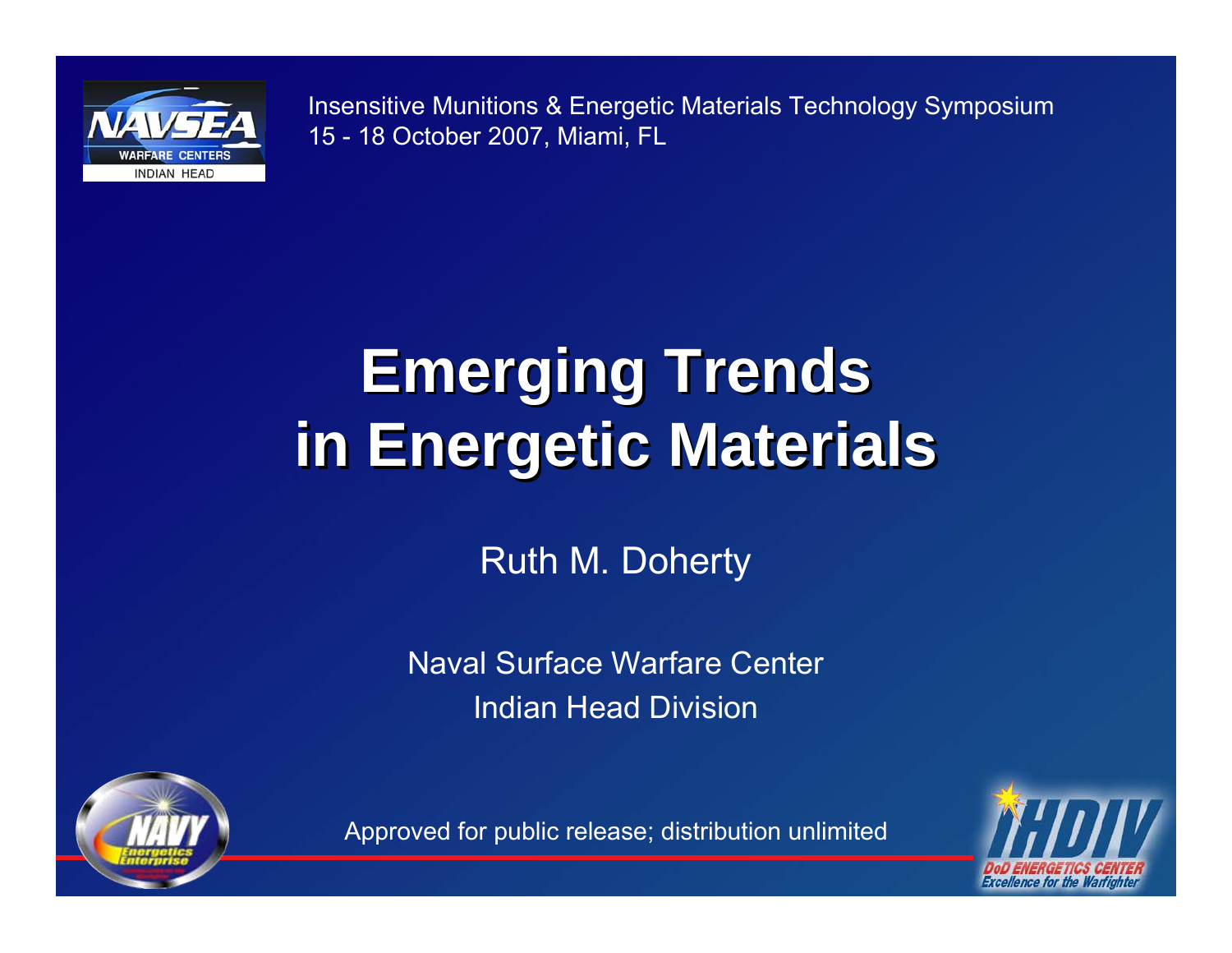## **Beauty in Science Beauty in Science**

The scientist studies science not because it is useful but because he derives pleasure from it, and he derives pleasure from it because it is beautiful.

H. Poincaré

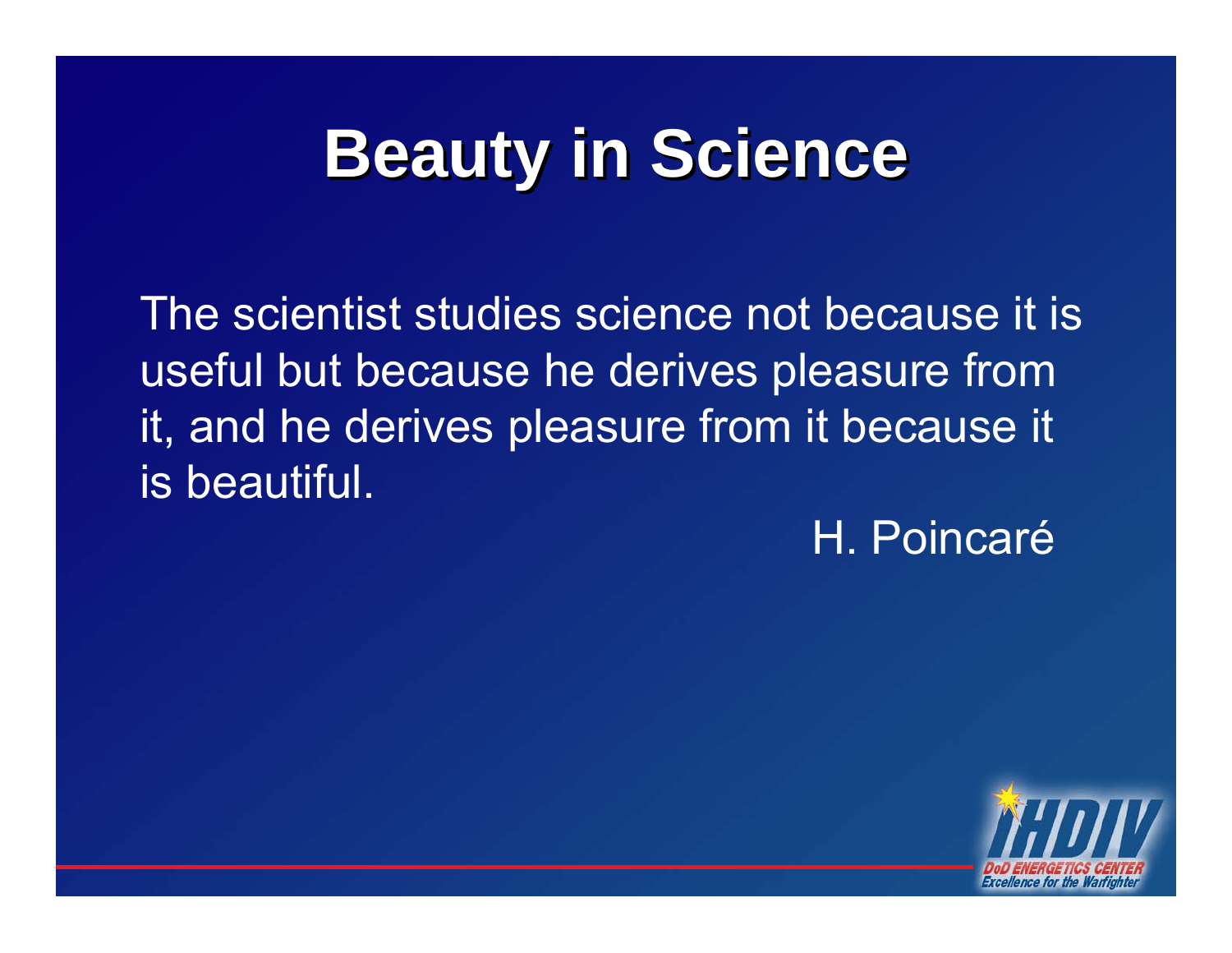#### **Disclaimer Disclaimer**

- Not all interesting trends or molecules will be discussed.
- I apologize if I left out your favorite compound.

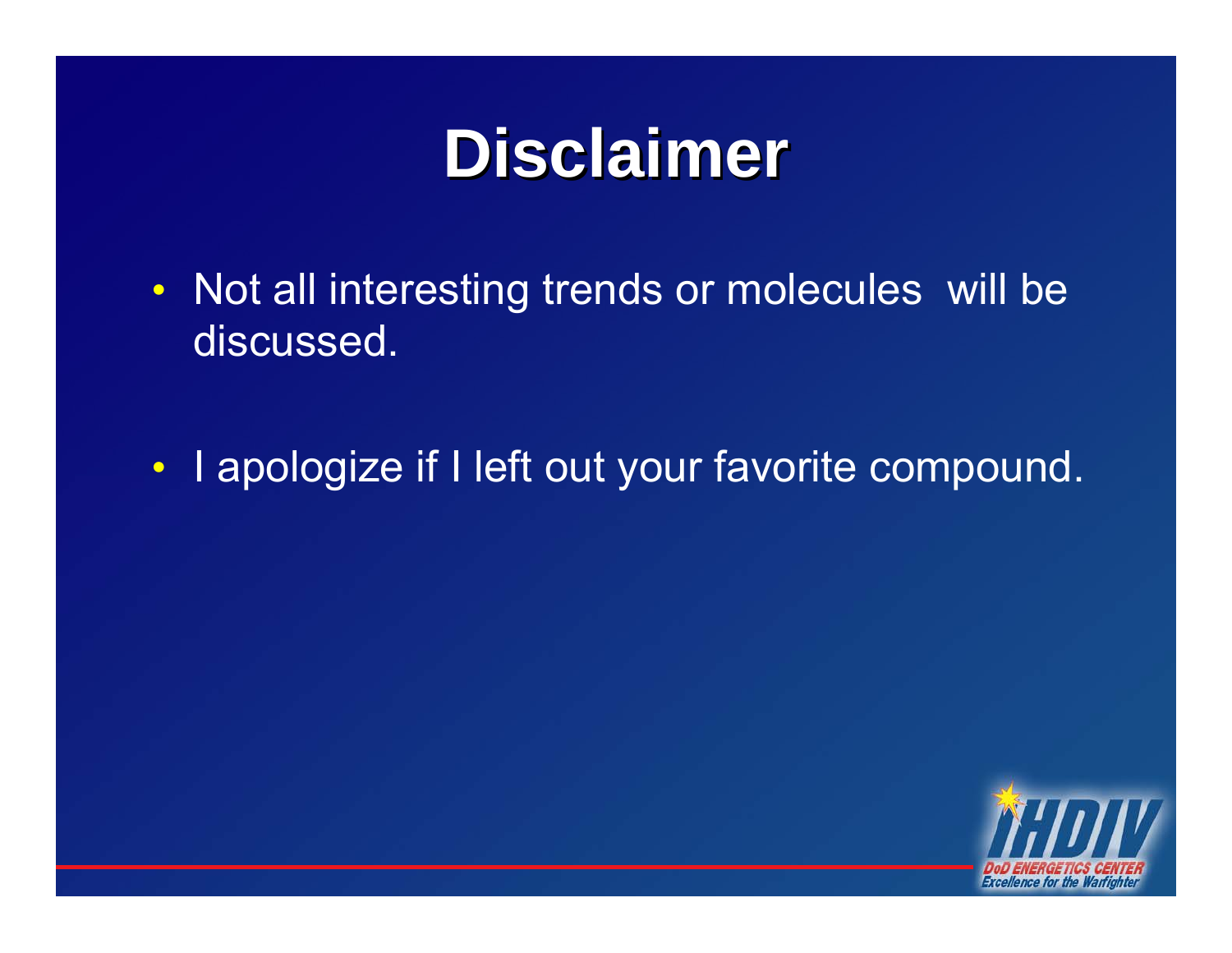## **Main Themes in Energetics Main Themes in Energetics**

- High-nitrogen materials
	- Air bags
	- Gun propellants
- Insensitive high explosives
	- Target: Haz C/D 1.6 all energetic materials must be EIDS (Haz C/D 1.5)
- Green energetics
	- Lead-free propellants and pyrotechnics
	- Replacement for environmentally suspect ingredients, especially AP
- Nanotechnology
	- Nonideal explosives
	- Pyrotechnics
- Modeling & simulation
	- Guide the synthesis of new materials
	- Predict behavior of materials early in life cycle
- New Forms of Old Ingredients
- Enhanced Blast Explosives
- Reduced life cycle cost

Note that there is little emphasis on enhanced energy per se.

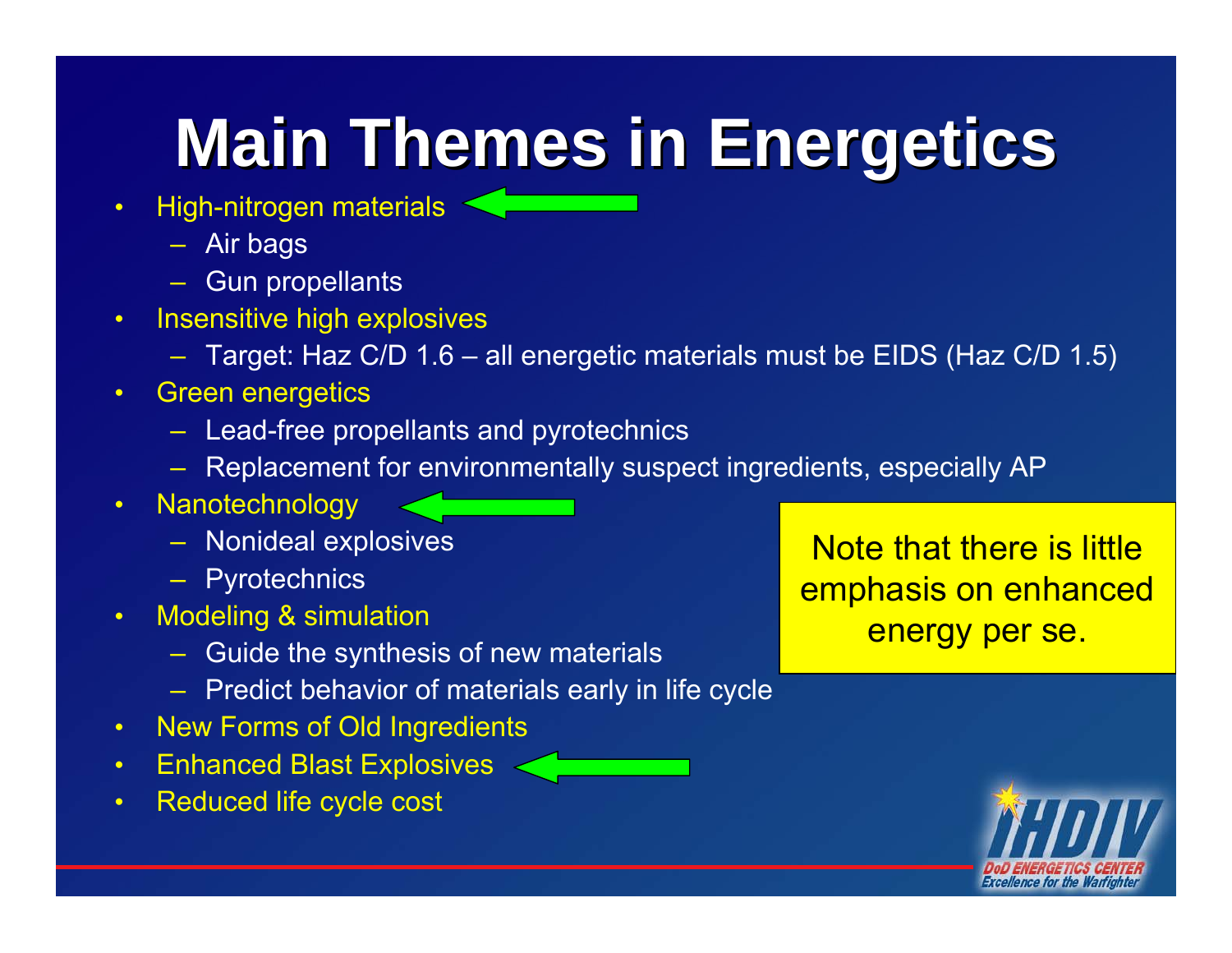## **Emerging Trends Emerging Trends**

- Melt-cast alternatives to TNT
	- Success already with DNAN
	- $-$  Ionic liquids being evaluated
- Coatings on particles
	- To reduce sensitivity
	- To increase intimacy of admixture (reactive materials)
	- To reduce parasitic weight (nano-Al, other metals)
- Turning inert into energetic
	- Structural energetics
- Ultra-high energy compounds
	- All-nitrogen species

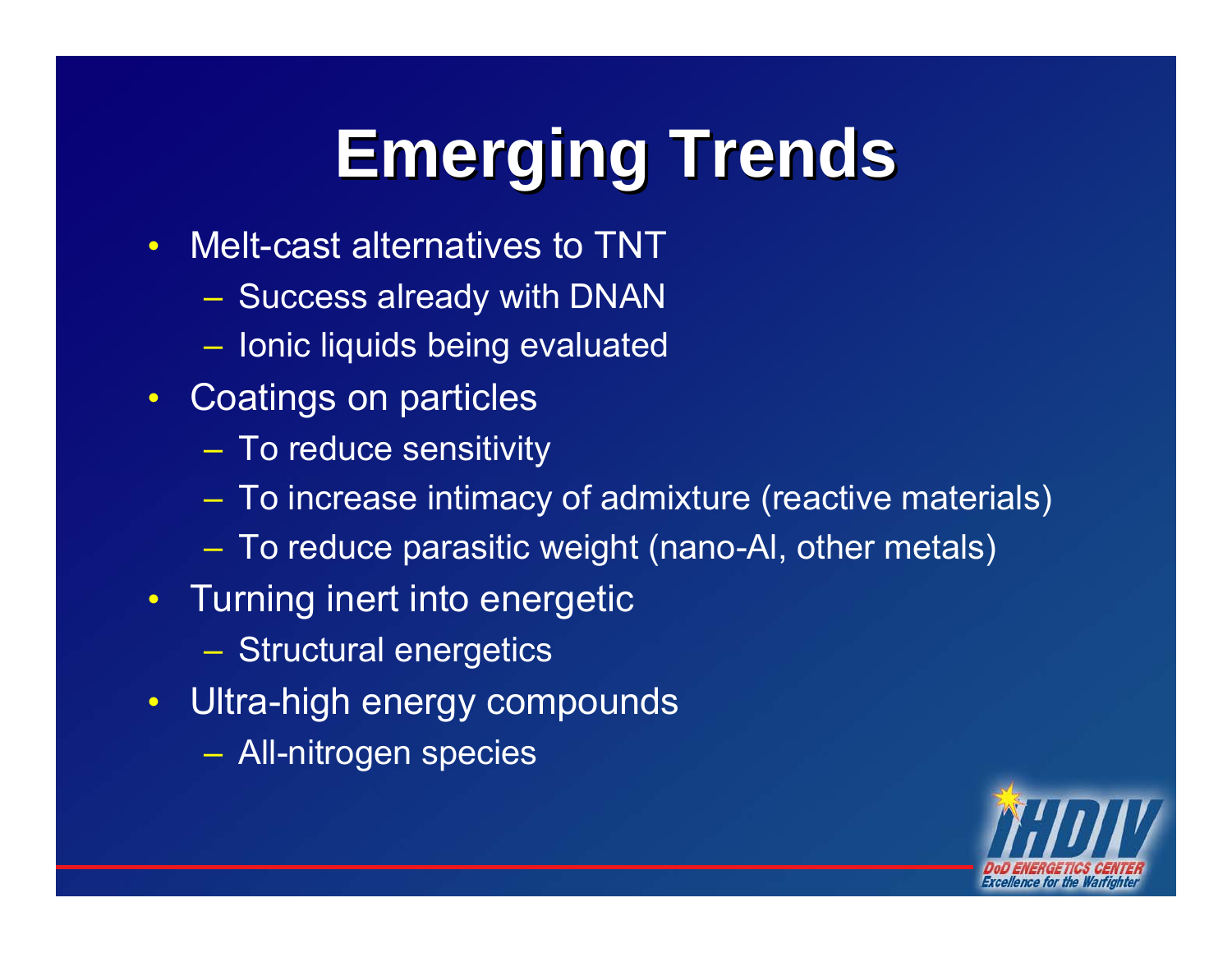#### **Performance Performance**

- For a selected application, a new ingredient must provide comparable or better performance than current ingredients
	- $\mathcal{L}_{\mathcal{A}}$  , and the set of the set of the set of the set of the set of the set of the set of the set of the set of the set of the set of the set of the set of the set of the set of the set of the set of the set of th Performance depends on the application.
		- Greater energy content
		- $\bullet\,$  Higher (more positive/less negative) ΔH $_{\rm f}$
		- Higher density
		- Higher oxygen balance
	- $\mathcal{L}_{\mathcal{A}}$  , and the set of the set of the set of the set of the set of the set of the set of the set of the set of the set of the set of the set of the set of the set of the set of the set of the set of the set of th Corollary: If there is no performance benefit, there must be some other reason to adopt the new material
		- Lower sensitivity
		- Lower cost
		- Better processability
		- Greater reliability
		- Thermal stability

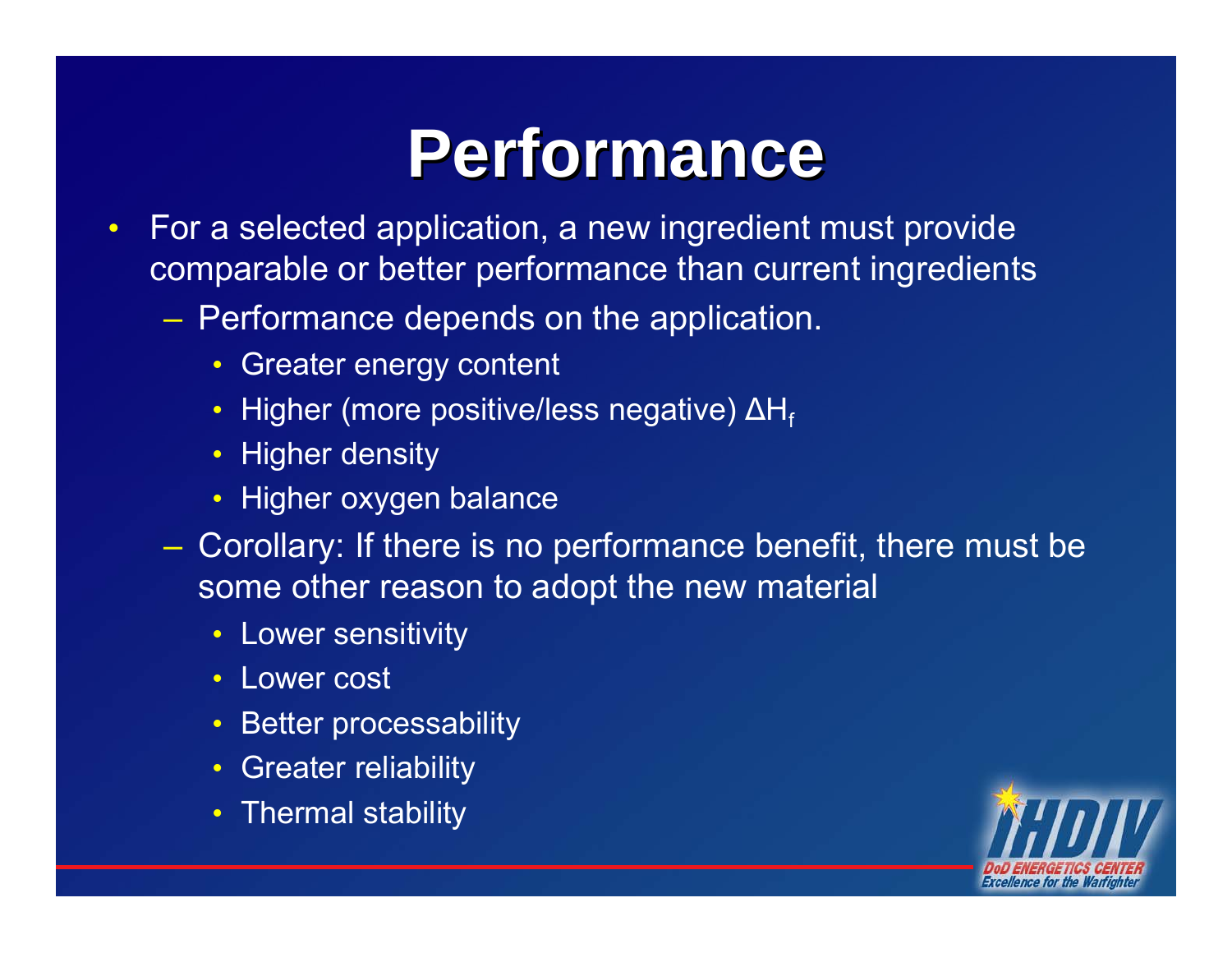#### **High Performance Ingredients High Performance Ingredients**

- Heterocycles
	- $\mathcal{L}_{\mathcal{A}}$  , where  $\mathcal{L}_{\mathcal{A}}$  is the set of the set of the set of the set of the set of the set of the set of the set of the set of the set of the set of the set of the set of the set of the set of the set of the – Not super-high nitrogen (no oxygen)
	- $\mathcal{L}_{\mathcal{A}}$  , where  $\mathcal{L}_{\mathcal{A}}$  is the set of the set of the set of the set of the set of the set of the set of the set of the set of the set of the set of the set of the set of the set of the set of the set of the – High density
	- $\mathcal{L}_{\mathcal{A}}$  , where  $\mathcal{L}_{\mathcal{A}}$  is the set of the set of the set of the set of the set of the set of the set of the set of the set of the set of the set of the set of the set of the set of the set of the set of the – High heat of formation combined with good oxygen balance
- All-N species
	- $\mathcal{L}_{\mathcal{A}}$ Calculated to be very energetic
	- $\mathcal{L}_{\mathcal{A}}$ Calculated to have high density
	- –Obtained only in miniscule quantities to date

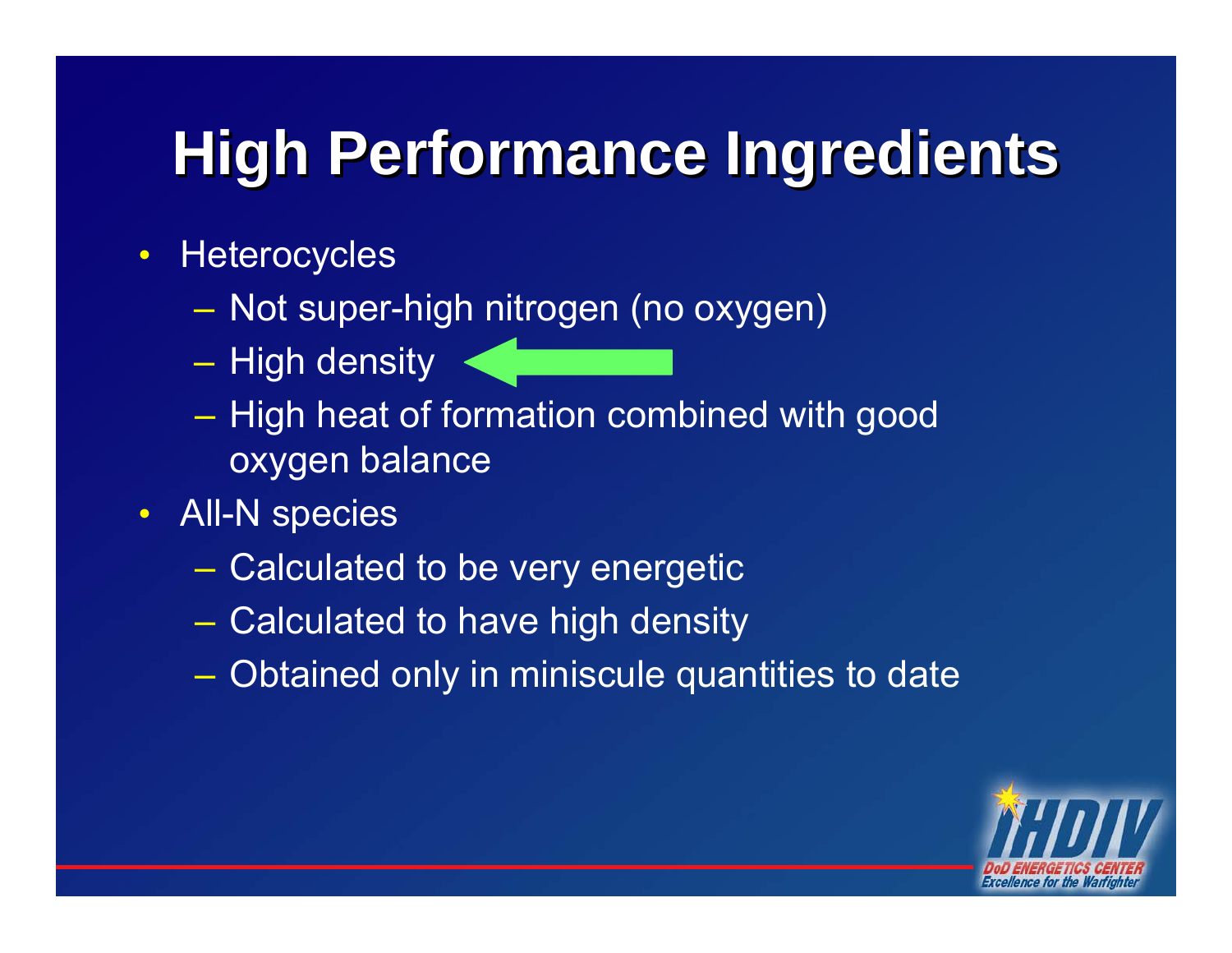### **High-nitrogen Structures High-nitrogen Structures**







#### **BTATz**

**TAGzT** 

DAAF

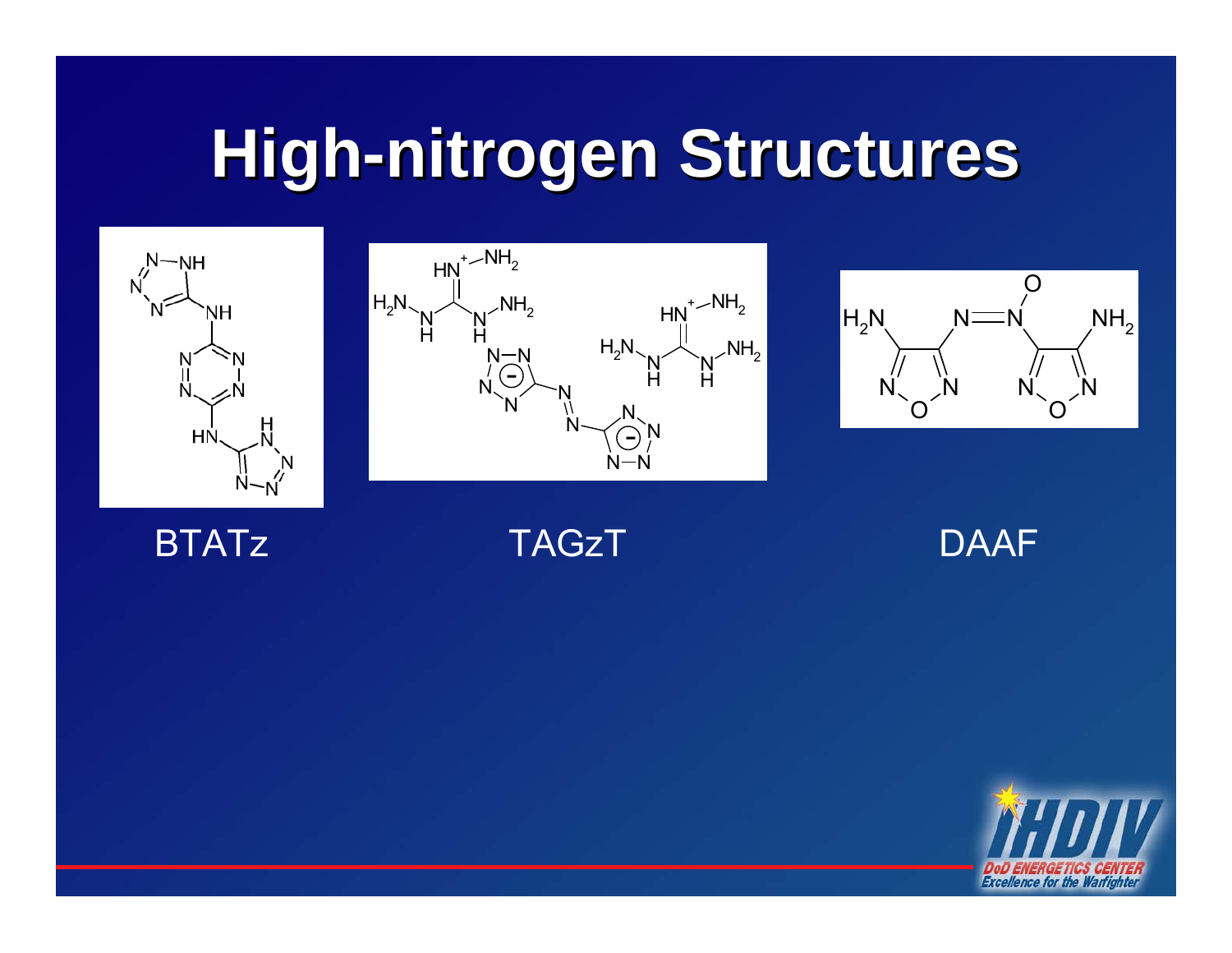## **Why High-nitrogen? Why High-nitrogen?**

• Really high heats of formation

| Compound     | Formula           | $\Delta H_f$ (kJ/kg) | $\overline{\rho\ (g/cm^3)^2}$ |
|--------------|-------------------|----------------------|-------------------------------|
| <b>RDX</b>   | $C_3H_6N_6O_6$    | $+318$               | 1.80                          |
| <b>DAAF</b>  | $C_4H_4N_8O_3$    | $+2255$              | 1.7                           |
| <b>BTATz</b> | $C_4H_4N_{14}$    | +3560                | 1.76                          |
| <b>TAGZT</b> | $C_4H_{14}N_{22}$ | +2908                | 1.60                          |

- But what is the consequence of this?
	- If N replaces C, density is generally higher (less H)
	- Products have lots of  $\mathsf{N}_2$  (ΔH<sub>f</sub> = 0)
	- $\bullet\,$  Fewer products with large, negative ΔH $_{\rm f}$
- Not ideal for applications, but can be very useful in propellants

Excellence for the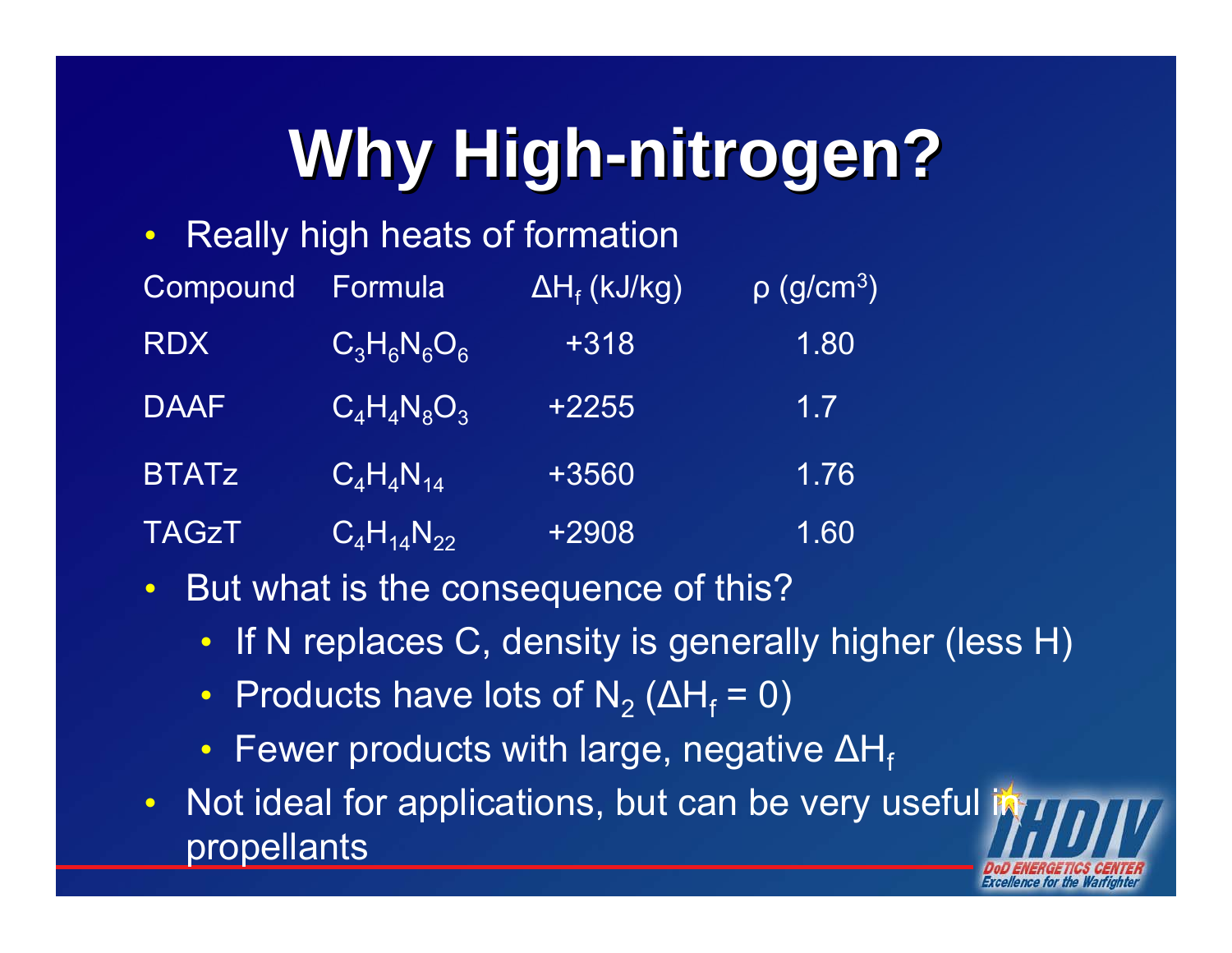#### **Octanitrocubane Octanitrocubane**

- Proposed as a target molecule in the 1980s
- Advertised as "potential explosive of great power."\*
- Compound has a high oxygen balance:  $0.0 \rightarrow$  balanced to  $\mathsf{CO}_2$
- Predicted density was high: 2.1 to 2.2, based on "latest and most sophisticated calculation" and extrapolation of densities of lower nitrocubanes\*
- Calculated ΔH<sub>f</sub> for ONC in solid state very high: +309 cal/g (compared to +206 for CL-20)
- Expected to be less shock sensitive than major competitors (C-nitro vs. N-nitro in nitramines)

ONC still a subject of study: Several papers in past two years

\* P. E. Eaton *et al.*, *Propellants, Explosives and Pyrotechnics*, **27**, 1 – 6 (2002)

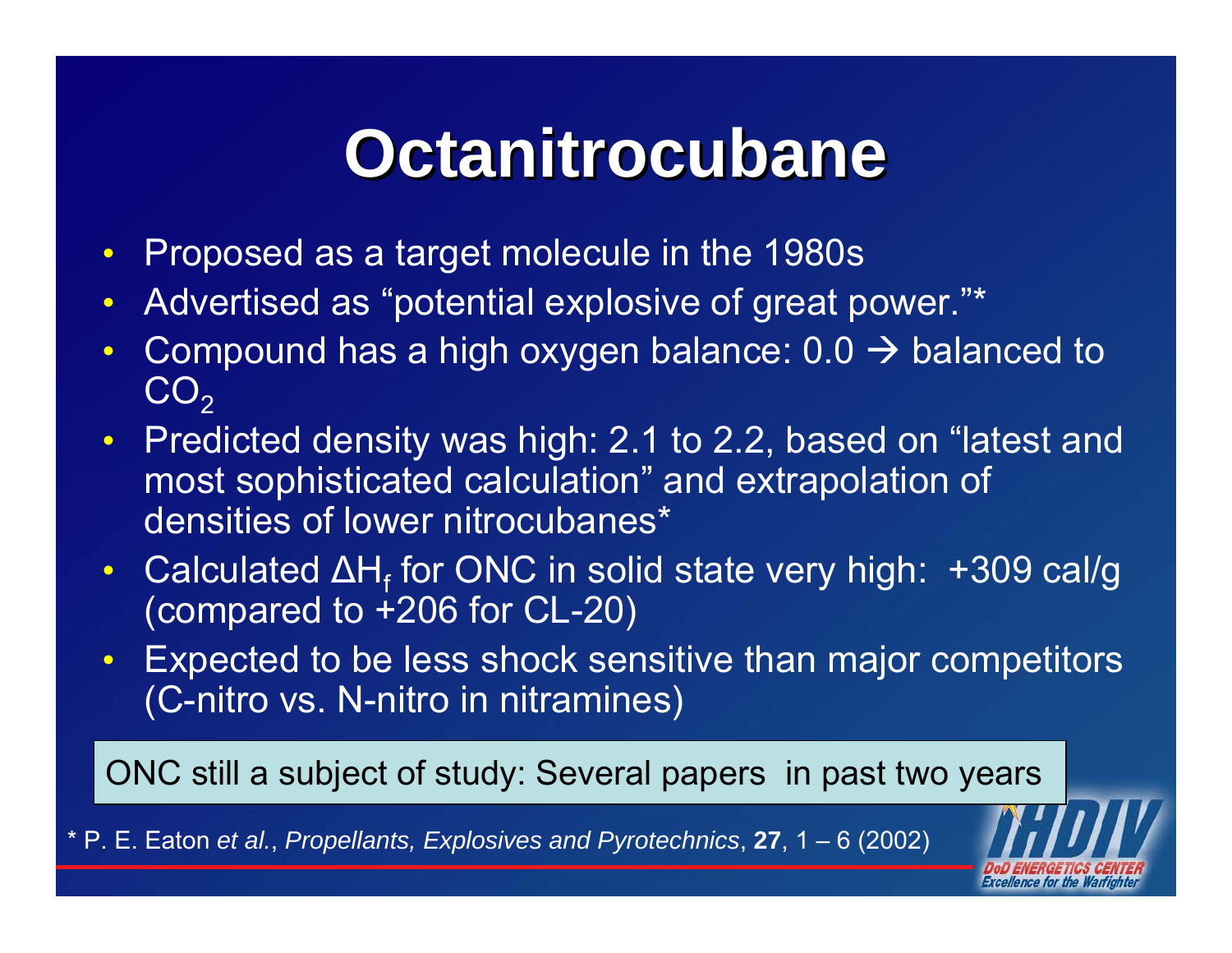#### **Density Trends in Nitrocubanes**



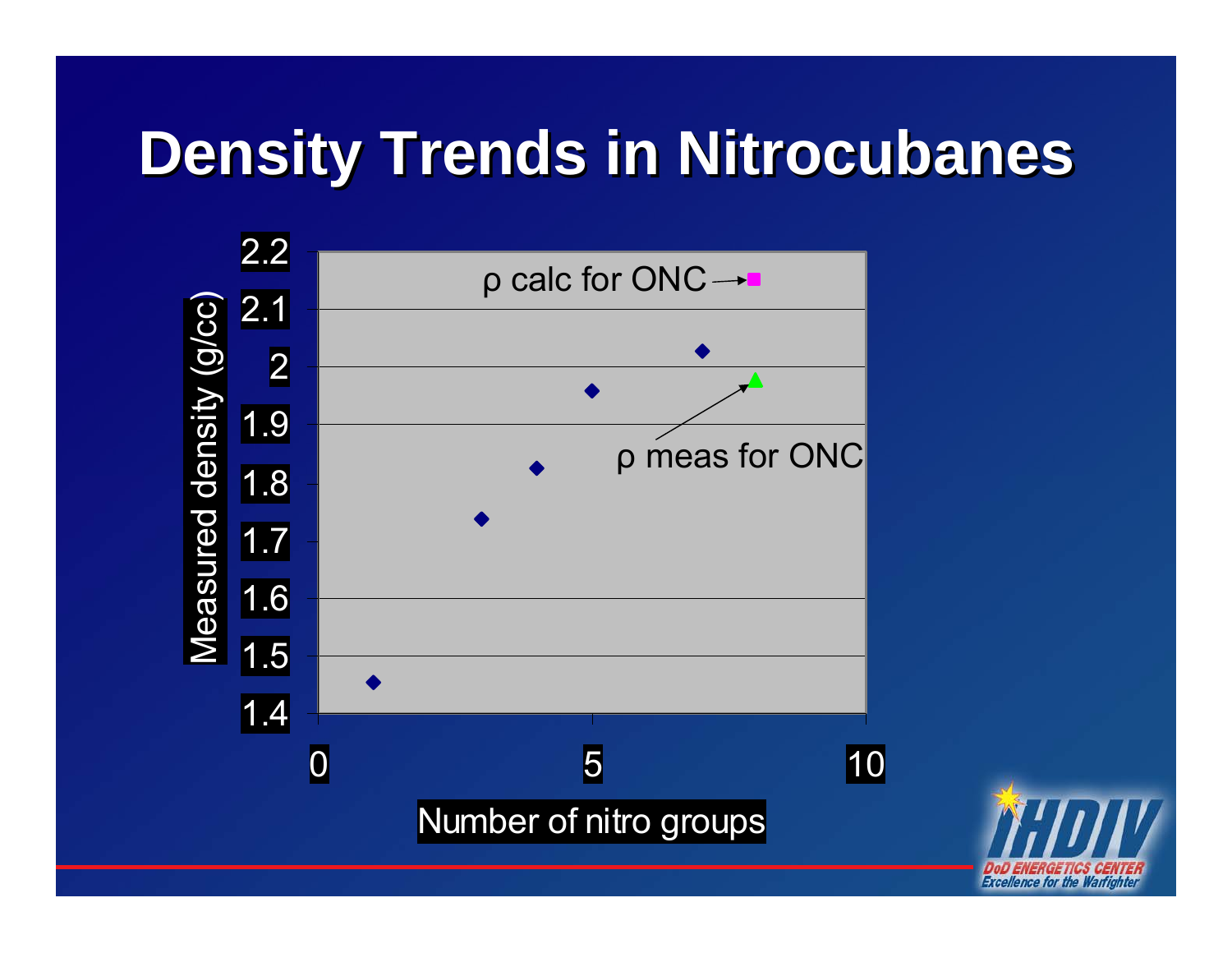## **Octanitrocubane in practice Octanitrocubane in practice**

- The crystal form of ONC isolated had a density substantially lower than predicted.
	- $-$  Estimated: 2.1 2.2 g/cm $^3$
	- $-$  Measured: 1.979 g/cm $^3$
	- Existence of other polymorphic forms is possible
		- Ostwald Rule of Successive Reactions "on leaving any state and passing into a more stable one, that which is selected is not the most stable one under the existing conditions, but the nearest" (i.e., that which can be reached with the minimum loss of free energy).
		- CL-20 first isolated in lower density form

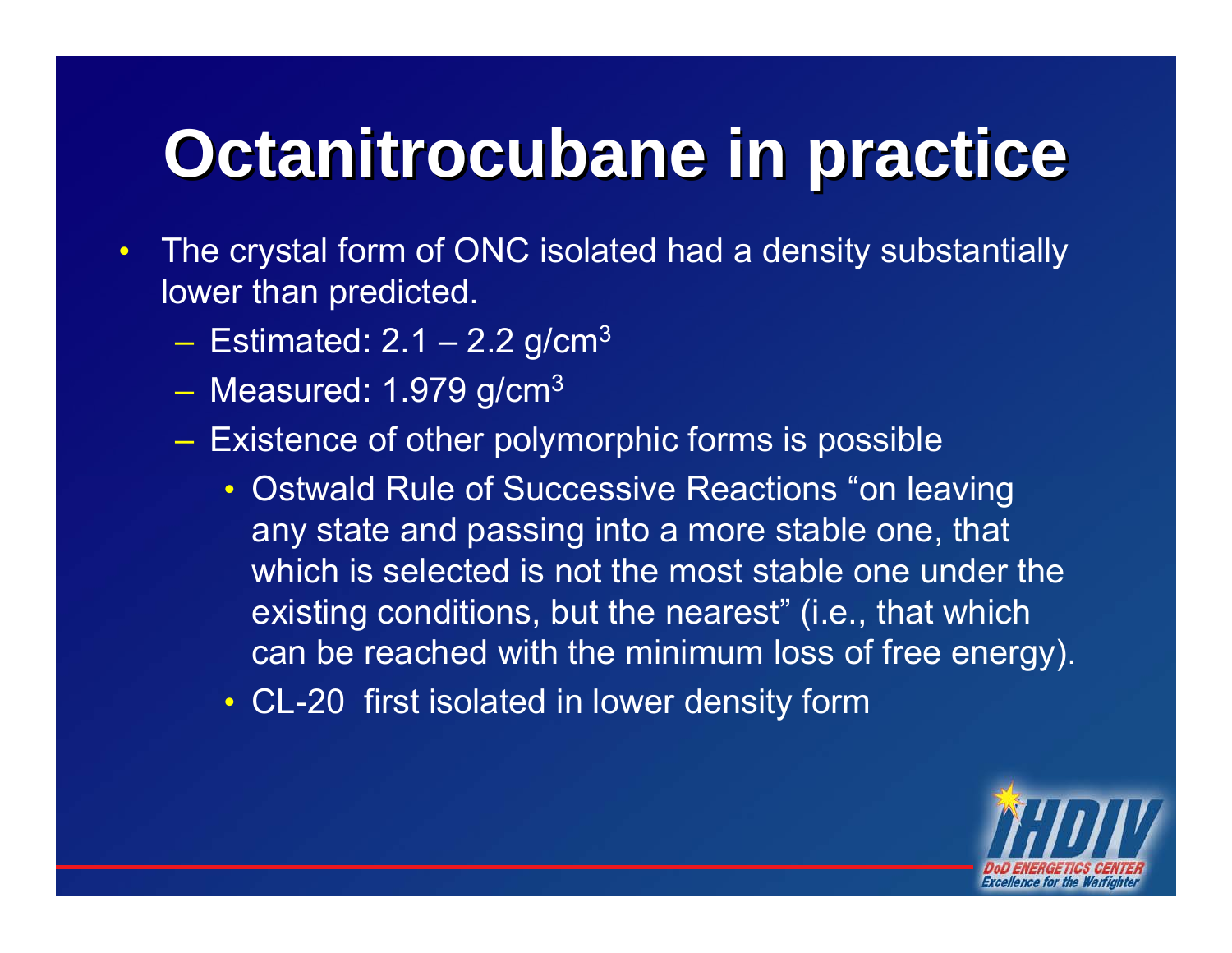## **Spontaneous transformation Spontaneous transformation**



"Example of Ostwald's Rule of Successive Reactions.

2,4-dibromoacetanilide initially crystallizes from alcoholic solutions as small needle-shaped crystals, forming the voluminous mass in (1). Successive photos (2,3,4) of the same crystallization vessel, taken at two-day intervals show the transformation to the more stable chunky rhombic crystals."

J. Bernstein, *Polymorphism in Molecular Crystals*, Oxford Science Publications, 2002.

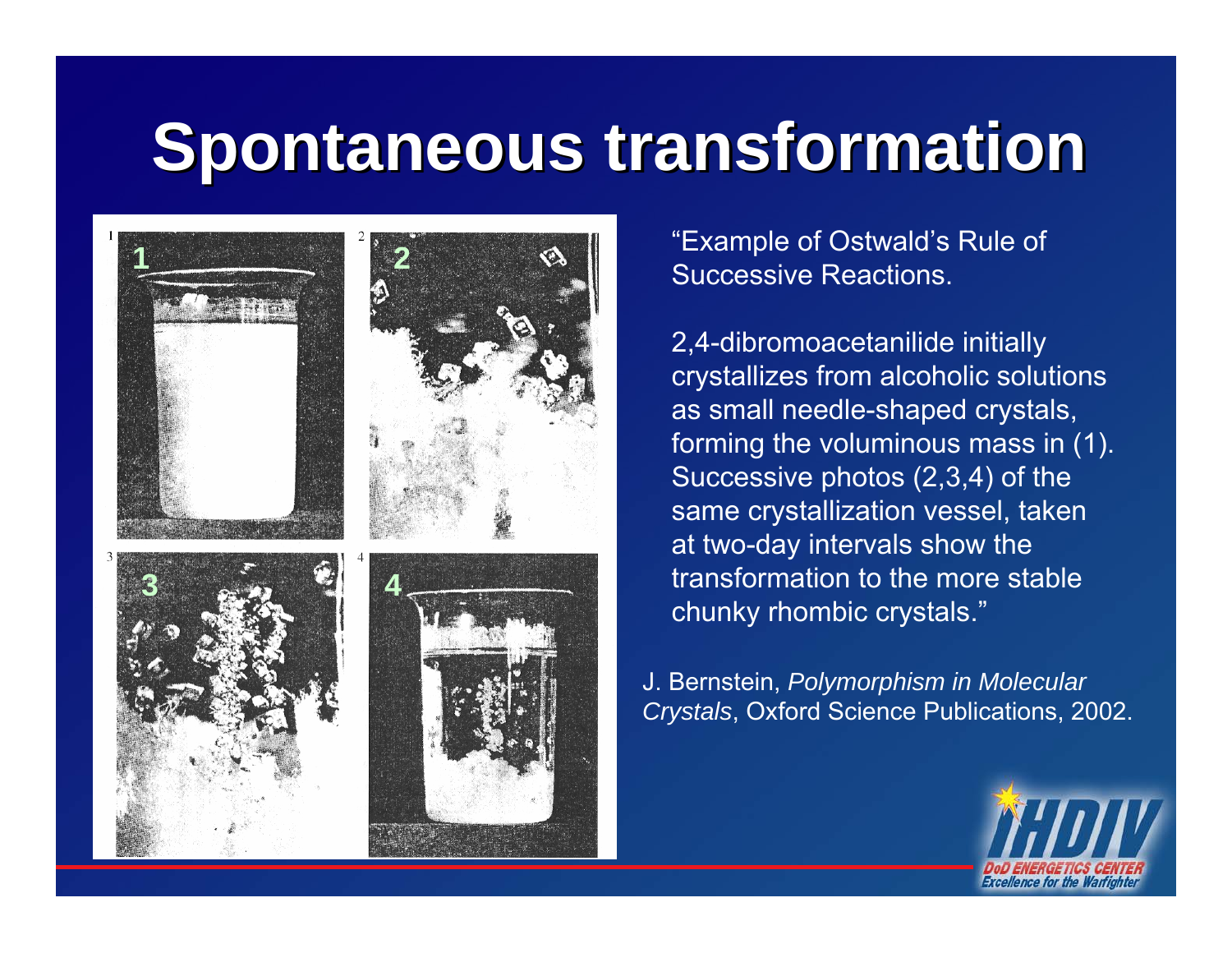## **AP Replacement AP Replacement**

- One of the most critical needs for the future
	- Anticipated tightening of regulation of perchlorate
	- Lack of another material with equivalent properties
- Burning characteristics of AP broadly exploited in propulsion community
- Potential replacements all have issues associated with their use
	- Hygroscopicity
	- Sensitivity
	- Performance

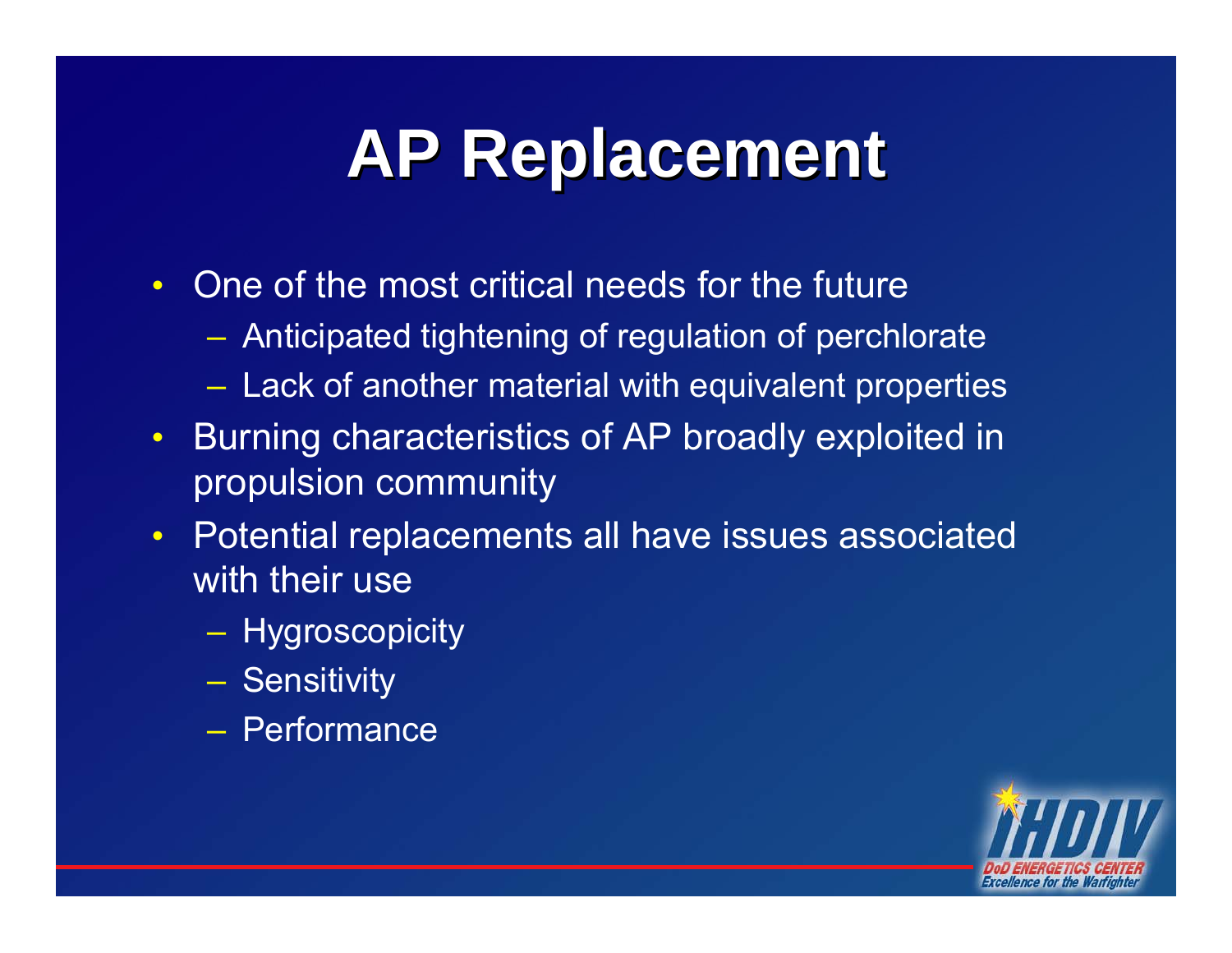## **Oxidizers: ADN, AP, AN Oxidizers: ADN, AP, AN**

| Property              | <b>ADN</b>                                          | <b>AP</b>       | <b>HNF</b>                                   | <b>AN</b>  |
|-----------------------|-----------------------------------------------------|-----------------|----------------------------------------------|------------|
|                       |                                                     |                 |                                              |            |
| Formula               | $\overline{\mathsf{NH}_4\mathsf{N}(\mathsf{NO}_2)}$ | $NH_{4}ClO_{4}$ | $\overline{\text{CH}_5\text{N}_5\text{O}_6}$ | $NH_4NO_3$ |
|                       | $\overline{2}$                                      |                 |                                              |            |
| Density $(g/cm3)$     | 1.812                                               | 1.954           | 1.86                                         | 1.725a     |
| $\Delta H_f$ (kJ/mol) | $-150$                                              | $-259.6$        | $-71$                                        | $-365.1$   |
| (kJ/kg)               | $-1210$                                             | $-2210$         | $-388$                                       | $-4561$    |
| Oxygen balance (%)    | $+25.8$                                             | $+33.8$         | $+13.1$                                      | $+20.0$    |

<sup>a</sup> AN-IV: polymorphic form that is stable at 25°C

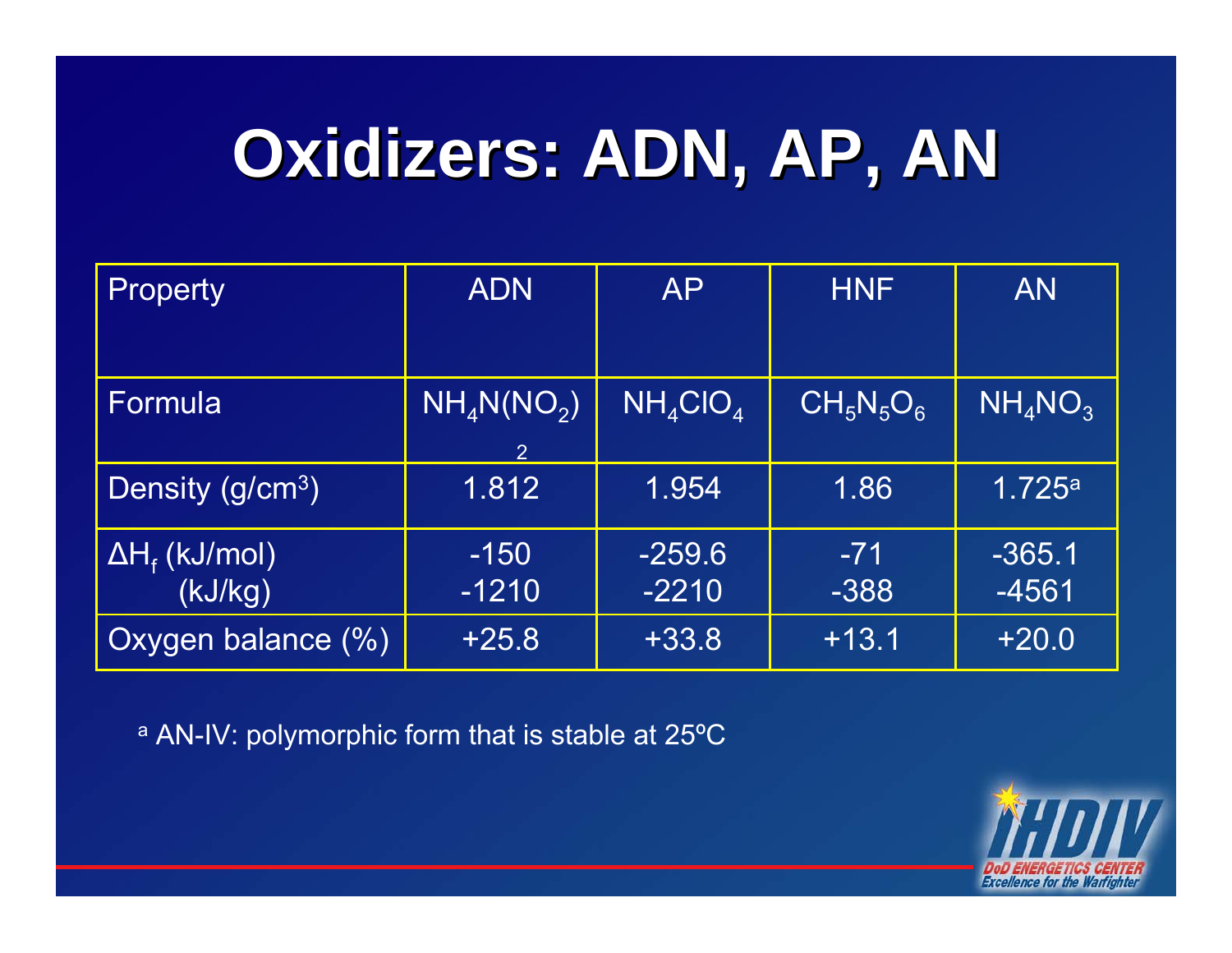## **Challenges of ADN Challenges of ADN**

- Particle Morphology
	- Generally forms needles when crystallized from solution
	- $-$  Habit can be modified by choice of solvent
	- Low melting point makes prilling feasible

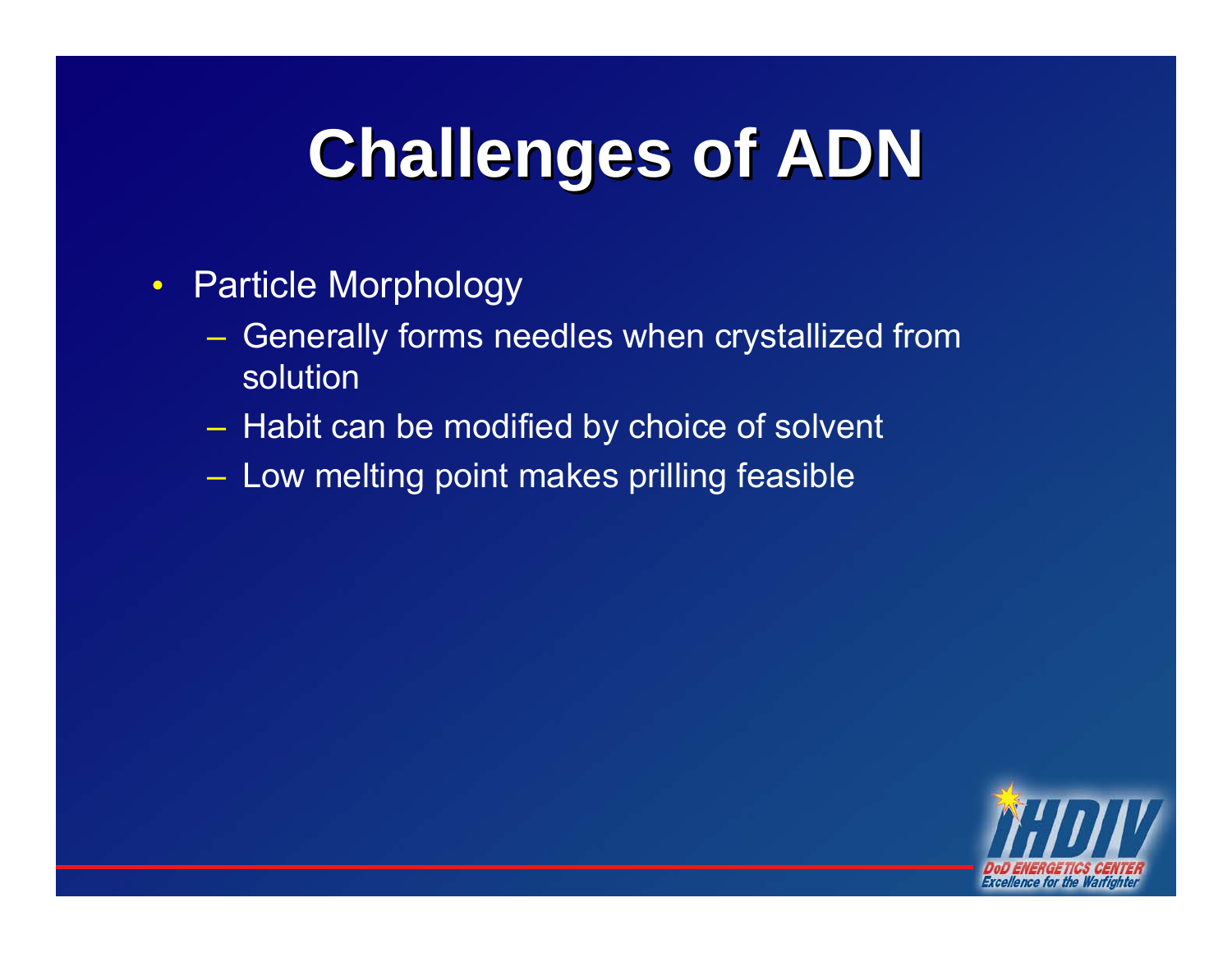## **ADN Morphology ADN Morphology**





ADN recrystallized from methanol ADN recrystallized from trifluoroethanol, 70°C

ADN's preferred habit is acicular, but it can be modified by choice of solvents

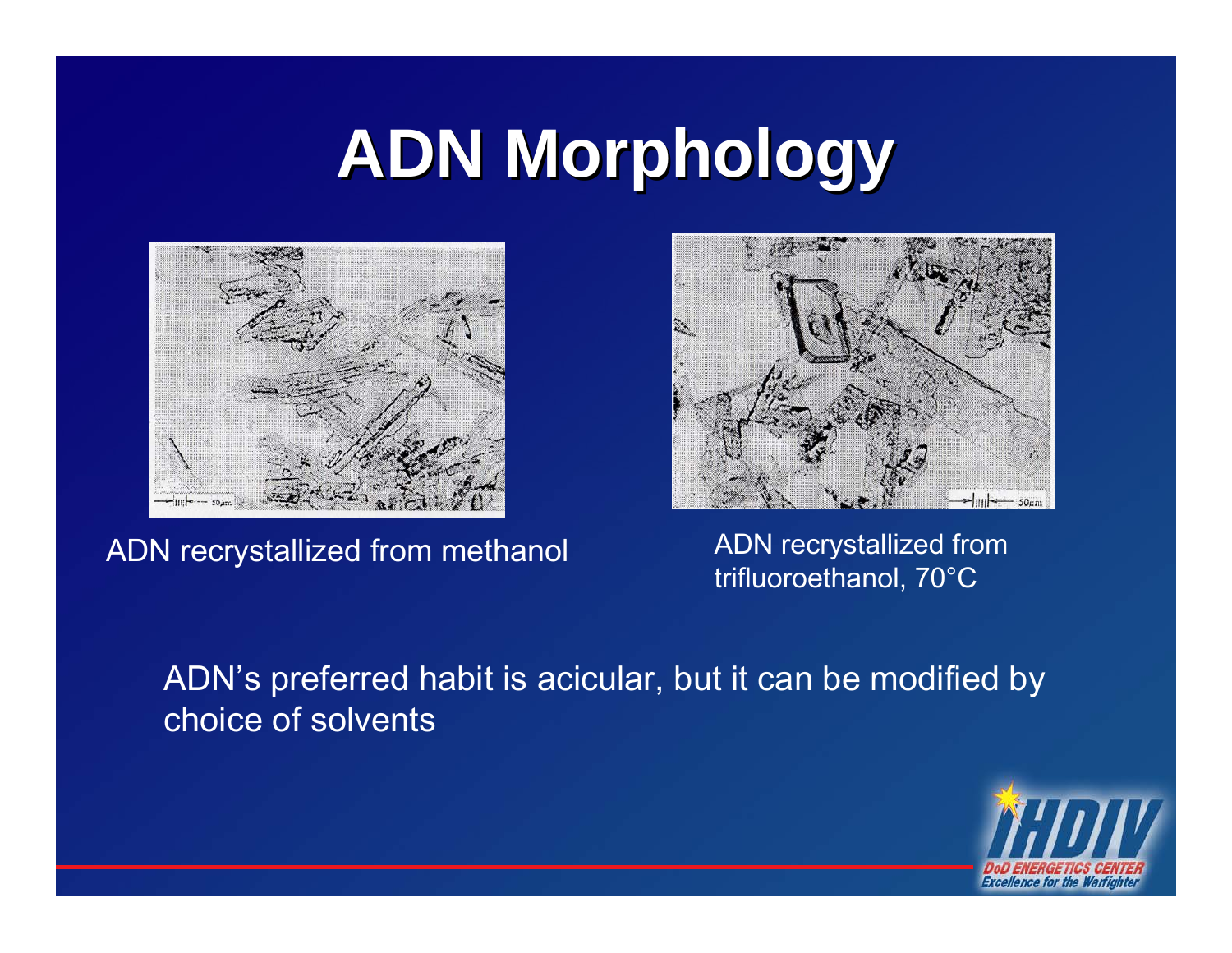#### Nanoparticulates

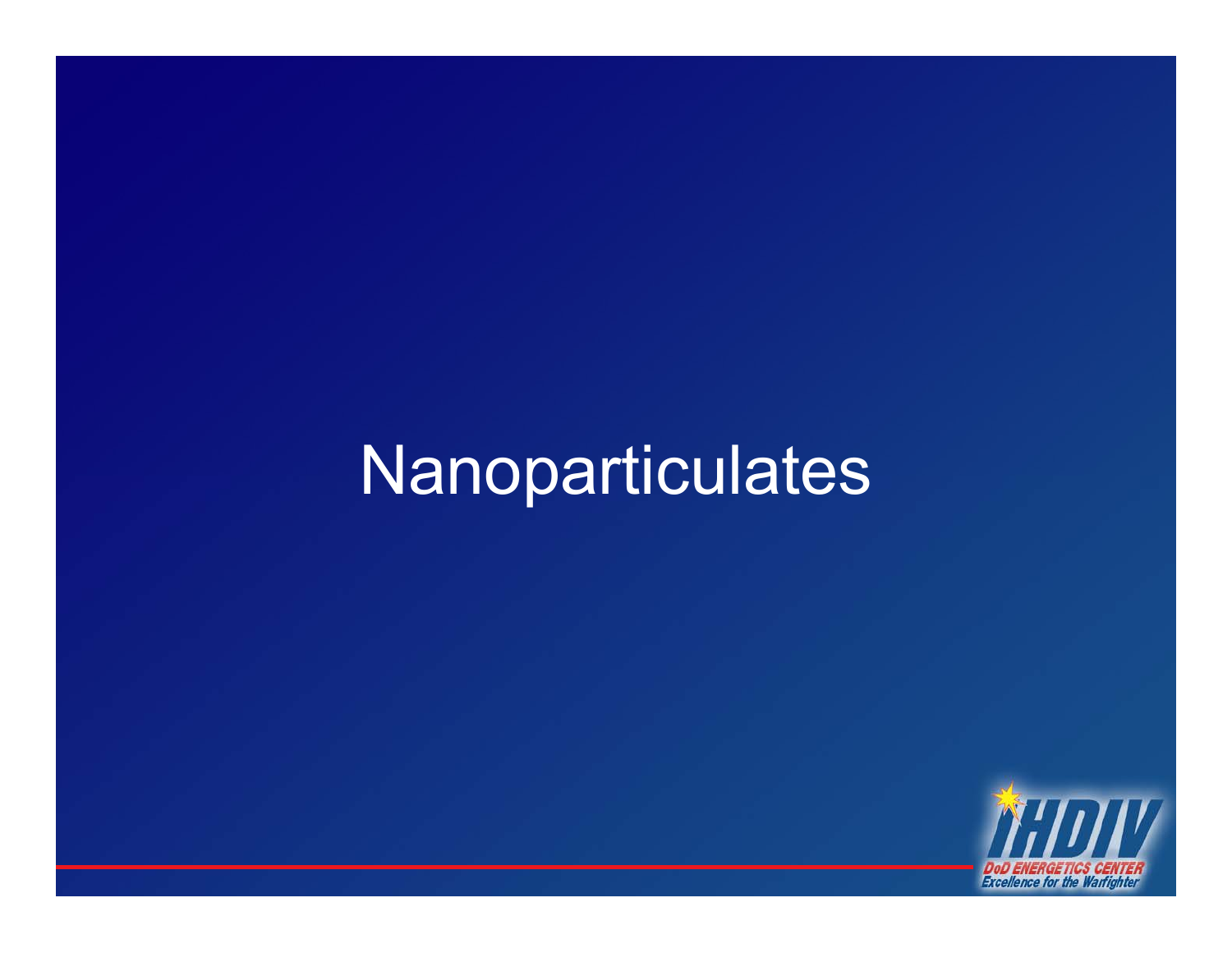## **Overcoming diffusion Overcoming diffusion**

- Diffusion limited reactions can be accelerated by reducing particles size of species
	- Nanoparticulate metals, especially Al
	- Nanoparticulate oxidizers
- Thermitic mixtures (metal/metal oxide) react faster when the particles are nanosize
- When there is a passivating coating present, it can represent a large fraction of the total particle
- Various approaches to passivating the surface are being pursued

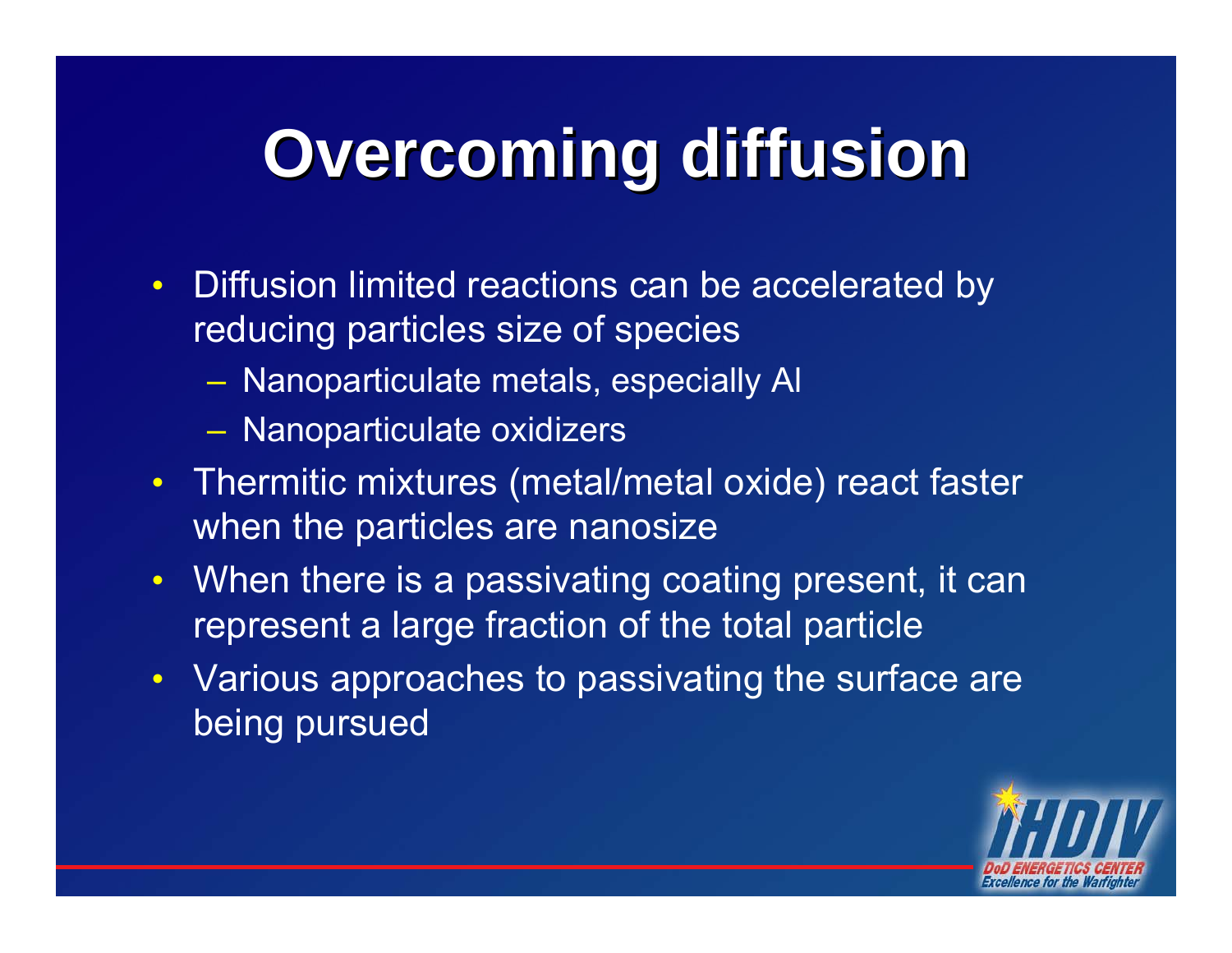

#### **Bomb Calorimetry Results, various size Aluminum**

| <b>Material</b>                   | Cal/g (measured) | Cal/g (calculated Max) | %TME  |                      |
|-----------------------------------|------------------|------------------------|-------|----------------------|
| Indian Head aluminum(30nm)        | 4412             | 7424                   | 59.43 |                      |
| <b>Technanogy aluminum(110nm)</b> | 6355             | 7424                   | 85.60 |                      |
| exploded aluminum(200nm)          | 6072             | 7424                   | 81.79 |                      |
| H-5 aluminum(5microns)            | 7118             | 7424                   | 95.88 |                      |
| Cerac aluminum (30 microns)       | 7133             | 7424                   |       | 96.08 the Warfighter |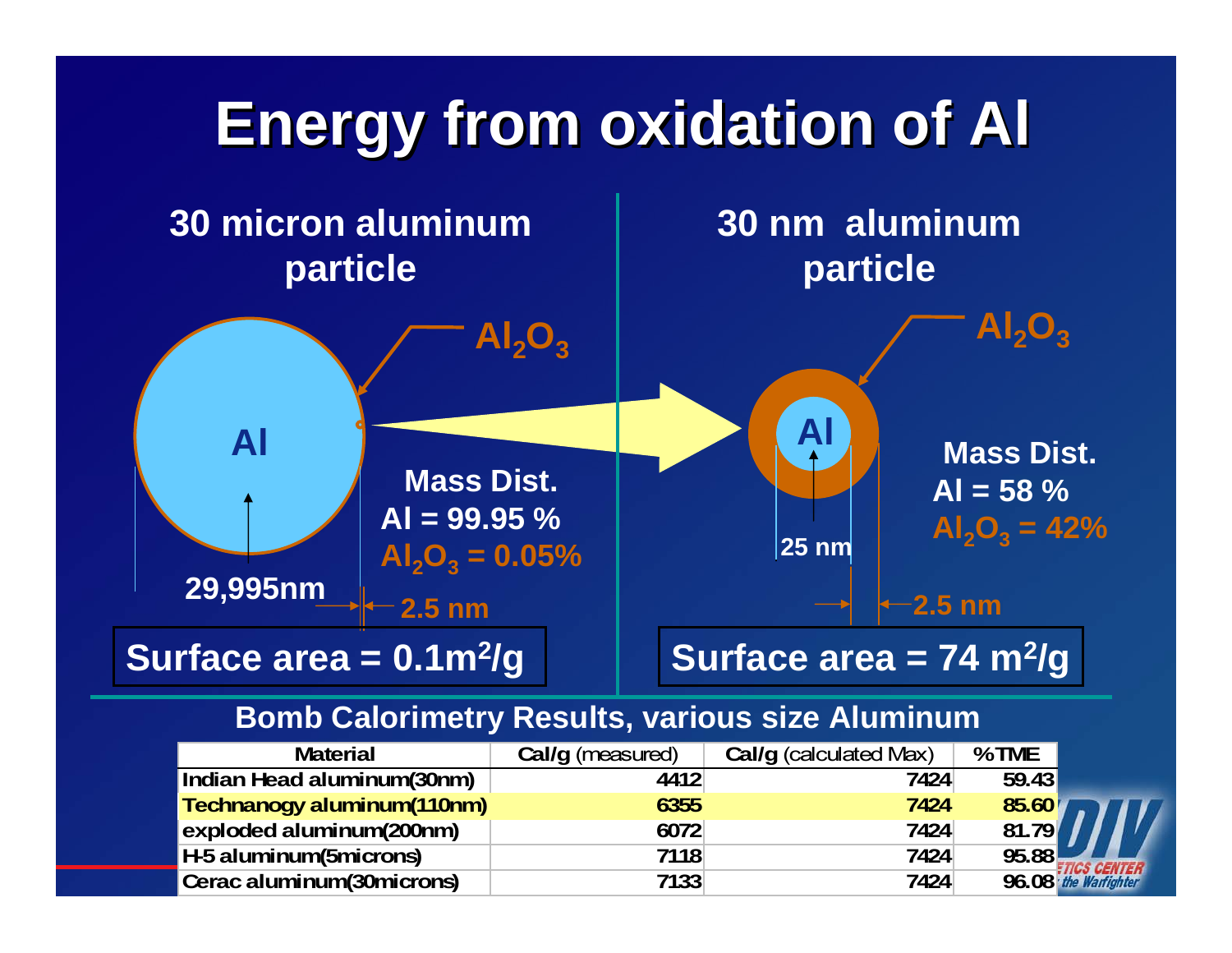#### **Carbon Nanotubes + All-N Carbon Nanotubes + All-N**

- Introduction of species into carbon nanotubes (CNTs) to stabilize trapped species has been studied calculationally.
	- $-$  Predicts that  $\mathsf{N}_8$  and  $\mathsf{N}_4$  trapped in CNTs should be stable.
- Nitrogen-doped carbon nanotubes have been produced, but exact nature of doping is not sure.





*Excellence for the Warfig* 

N4 polynitrogen doped carbon nanotube (10,10)



N-doped carbon nanotubes. (a) SEM image of aligned N-doped nanotubes; (b) TEM images of N-doped nanotubes

H. Abou-Rachid et al, "Novel Nanoscale High Energetic Materials: Nanostructured Polymeric Nitrogen and Polynitrogen," 7<sup>th</sup> International Symposium on Special Topics in Chemical Propulsion, 17 – 21 Sep 02, Kyoto, Japan.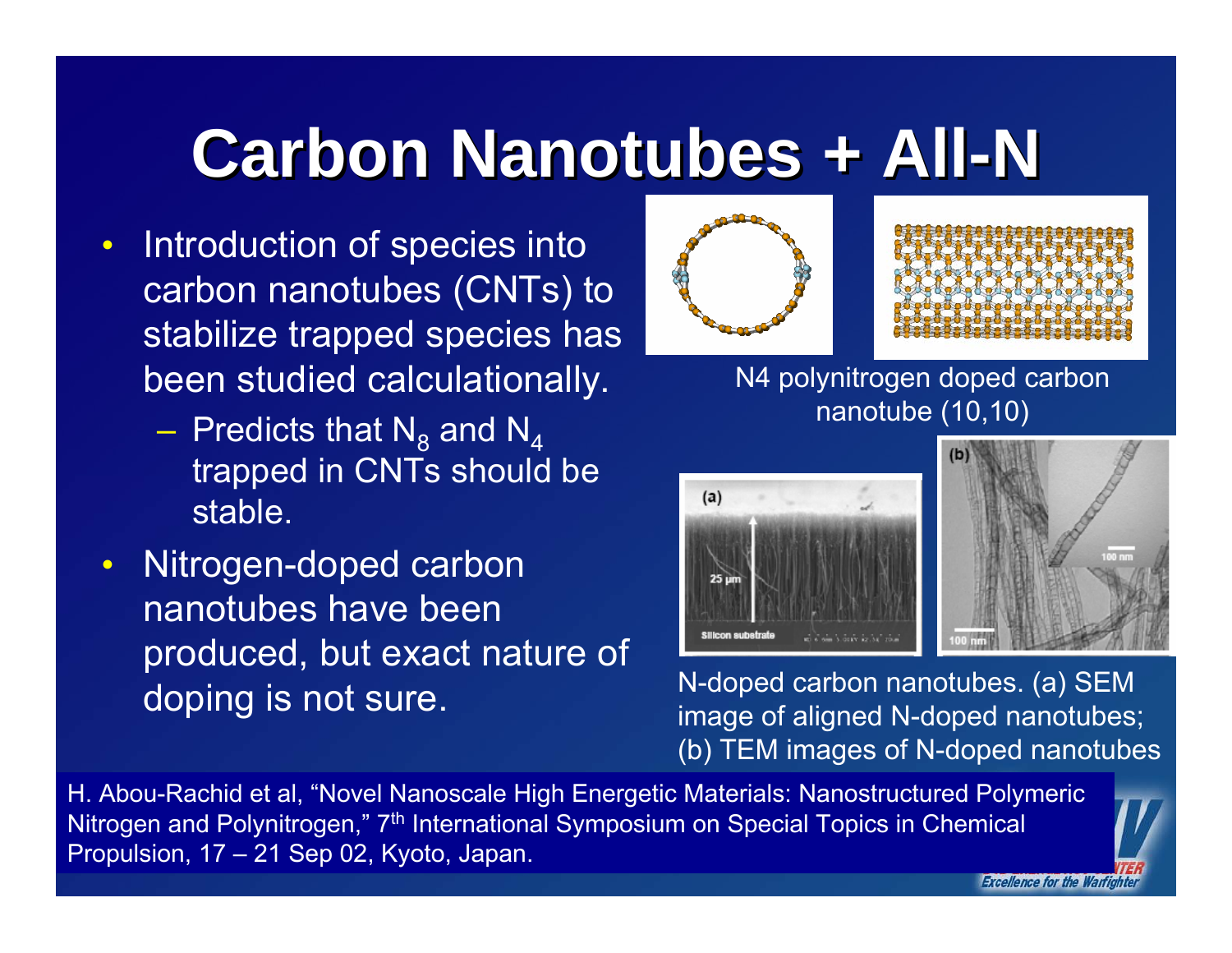#### **New Forms of Old Ingredients New Forms of Old Ingredients**

- Since mid-1990s attention focused lower sensitivity forms of common ingredients
	- I-RDX® and other forms of Reduced Sensitivity RDX
	- "I-HMX"
	- "I-CL20"
- Known materials with improved crystal properties
	- $-$  Lower residual porosity
	- $-$  Fewer imperfections (narrower peaks in NQR  $\,$ spectrum)
- Manifestation of reduced sensitivity: lower shock sensitivity
- No significant change in response to thermal threats

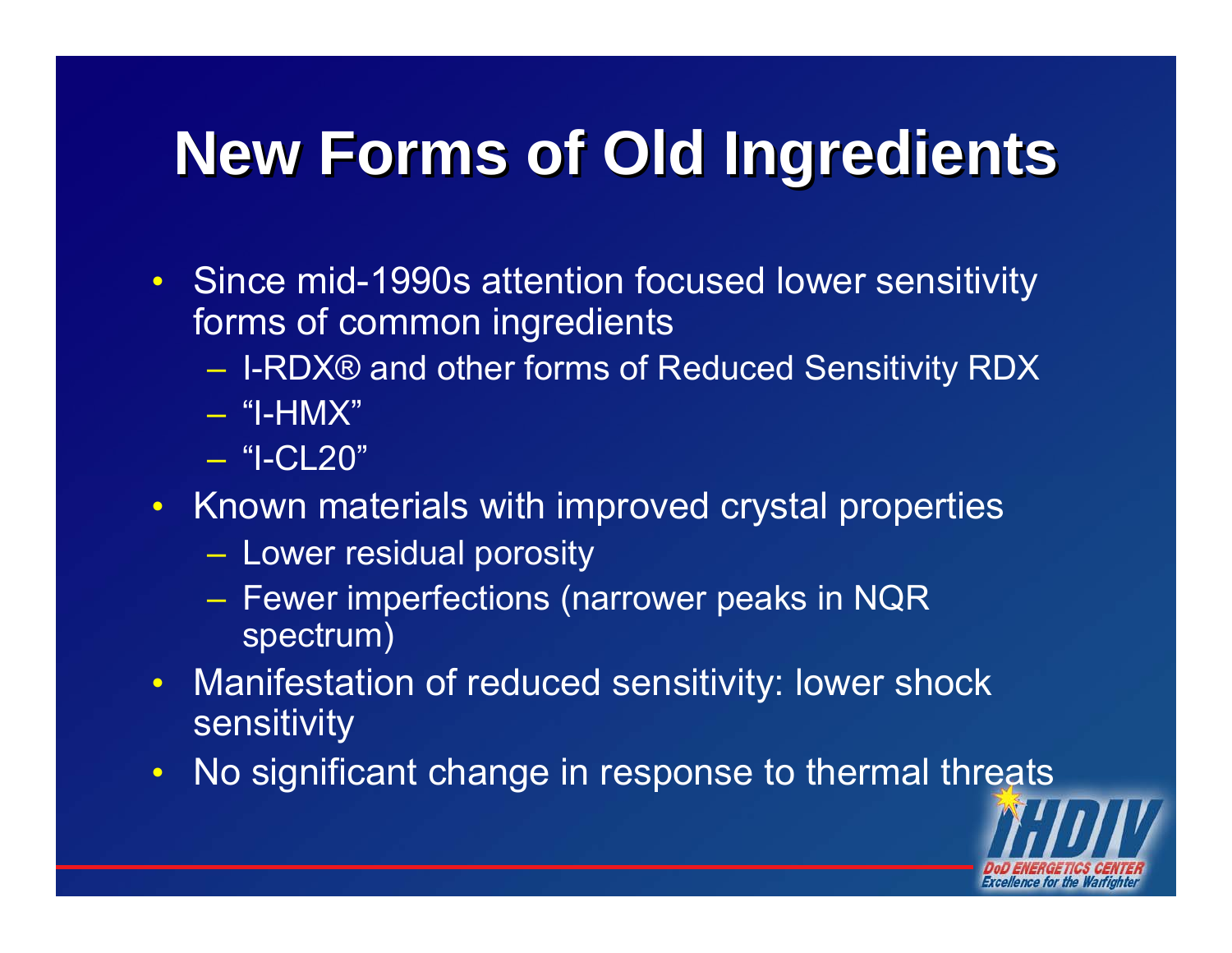## **Non-chemistry Concepts Non-chemistry Concepts**

- Improvements of several orders of magnitude over conventional high explosives generally involve the nucleus
- Low Energy Nuclear Reactions
	- Outgrowth of Cold Fusion work
	- Phenomenology still not clear
- Nuclear Isomers
	- – Based on the energy available due to nucleus being in an excited (non-ground state) spin state
	- Issues
		- Control and triggering of energy release
		- Availability of material
		- Coupling of energy (gamma rays) to target

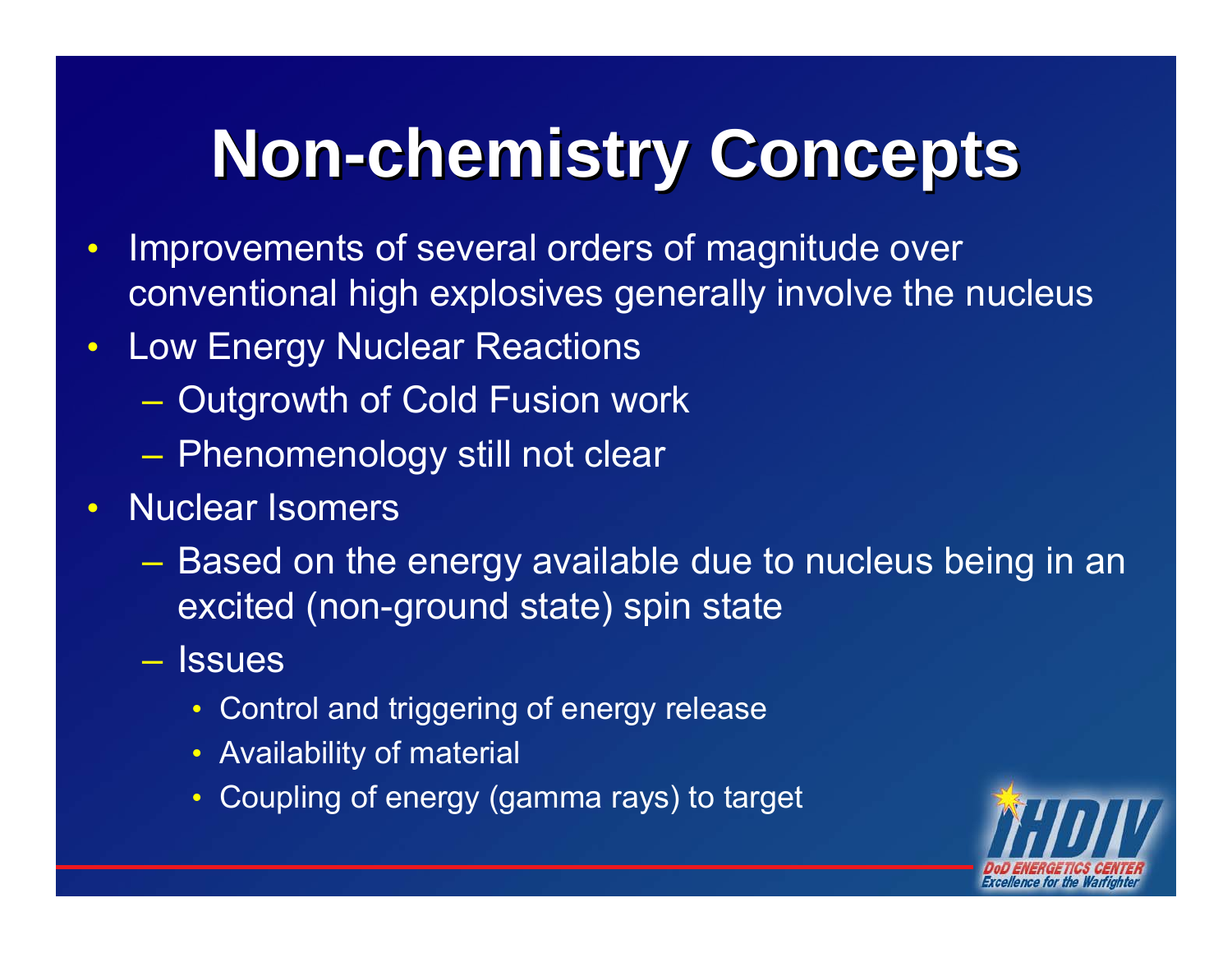## **Modeling and Simulation**

- Continuous increases in computational power have enabled the introduction of improved models in codes.
	- Physically realistic description of important phenomena
	- Faster speed  $\rightarrow$  more extensive study of design tradeoffs
- Computations will always be an adjunct to, not a replacement for, experiments and tests.

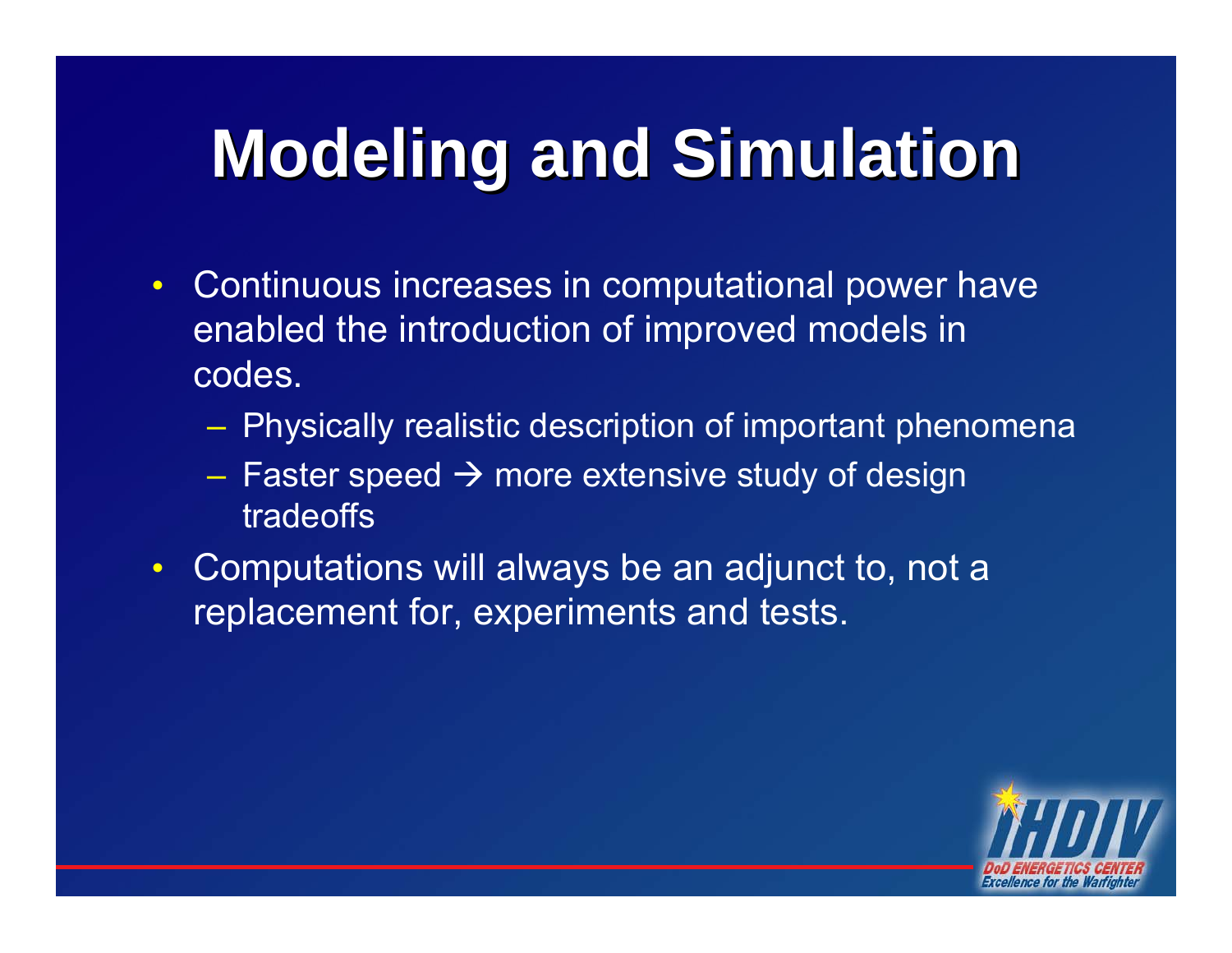## **Summary Summary**

- Focus of attention is currently not on substantially higher peformance.
	- Green energetics
	- IM performance
	- Life cycle issues
- Improvements in performance will come mainly from better use of available energy.
- Development of reliable modeling and simulation tools will be critical to improved design for better energy management.